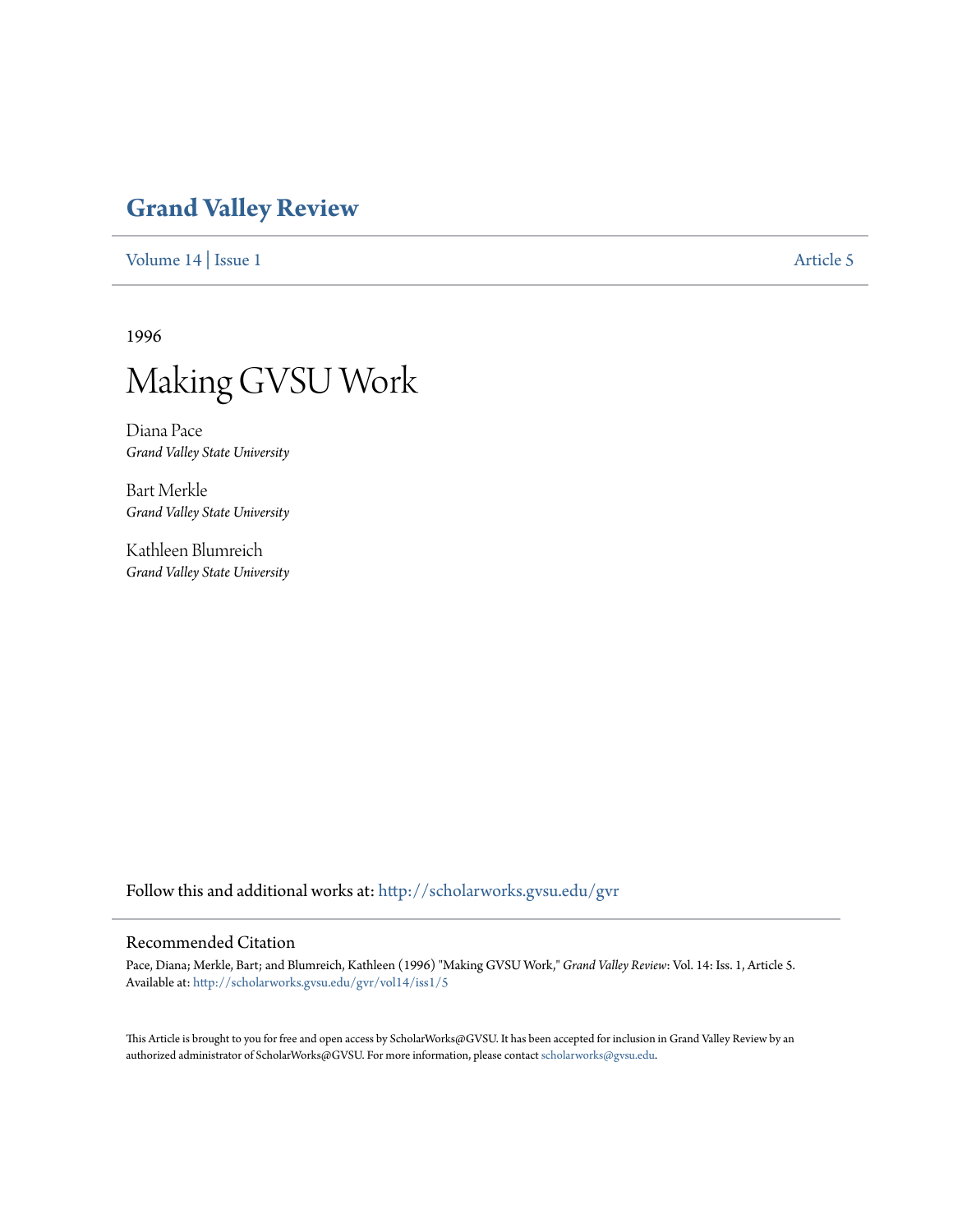## **MAKING GVSU WORK**

## *Diana Pace, Bart Merkle, and Kathleen Blumreich*

Collaboration is most simply defined as "working together." Of course, University faculty and staff literally work together, sharing a common employer and conducting business in the same general locale; but members of the University community also work together on committees, on departmental projects, on office-wide and/or campus-wide issues. Most often, however, this type of teamwork occurs among colleagues within the same academic area. We would like to broaden the definition of collaboration and encourage faculty and staff to embrace a more comprehensive view of what it means to "work" at GVSU. In our view, there are three possible avenues for collaboration: forced collaboration, arising out of necessity or crisis; initiated collaboration, arising out of known and shared interests; and serendipitous collaboration, arising out of a casual meeting or contact.

In forced collaboration, despite even unpleasant circumstances, the individuals involved can benefit greatly from understanding the value of working together. This past summer, the President went to the Counseling Center to tell the staff that there had been a suicide on campus. He and a staff member walked to the Little Mac Bridge, where one of the visiting Japanese students had taken his life within the last hour. At that point, a number of Grand Valley employees began to work together in a remarkable way to deal with this tragedy: David lhrman from the English Department; AI Wygant from Campus Security; AI Walczak from International Studies; Bart Merkle, Associate Provost and Dean of Students; Steven Ward, Director of Public Relations; Marie Noe, Secretary to Vice President Mclogan and volunteer crisis worker; and several staff members from the Counseling Center. Their concern was for the other Japanese students and the family of the student who had committed suicide. Combining all of the levels of their various professional expertise was necessary to provide an array of services: language translation, physical safety, notification of relatives, contact with the media, crisis management, and grief counseling. Those involved were surprised by the way in which they were able to provide such a smooth flow of these services. Their efforts were comprehensive, professional, and well-meshed, even though none of them had ever worked with each other in a situation of such complexity. Those who had been involved in this tragedy came away with a sense of the absolute necessity for collaboration in handling a crisis. No single individual could have provided-or can provide-all of the expertise or all of the solutions, but, together, people from various units were able to attend to the needs of those most affected by this sad event.

Team-teaching is an example of "initiated collaboration." During her first year at Grand Valley (1976), Diana Pace co-taught a course called "Seeing With the Mind's Eye" with Ava Arsaga, a faculty member at Thomas Jefferson College. The aim of the course was to teach students how the use of visual images could increase their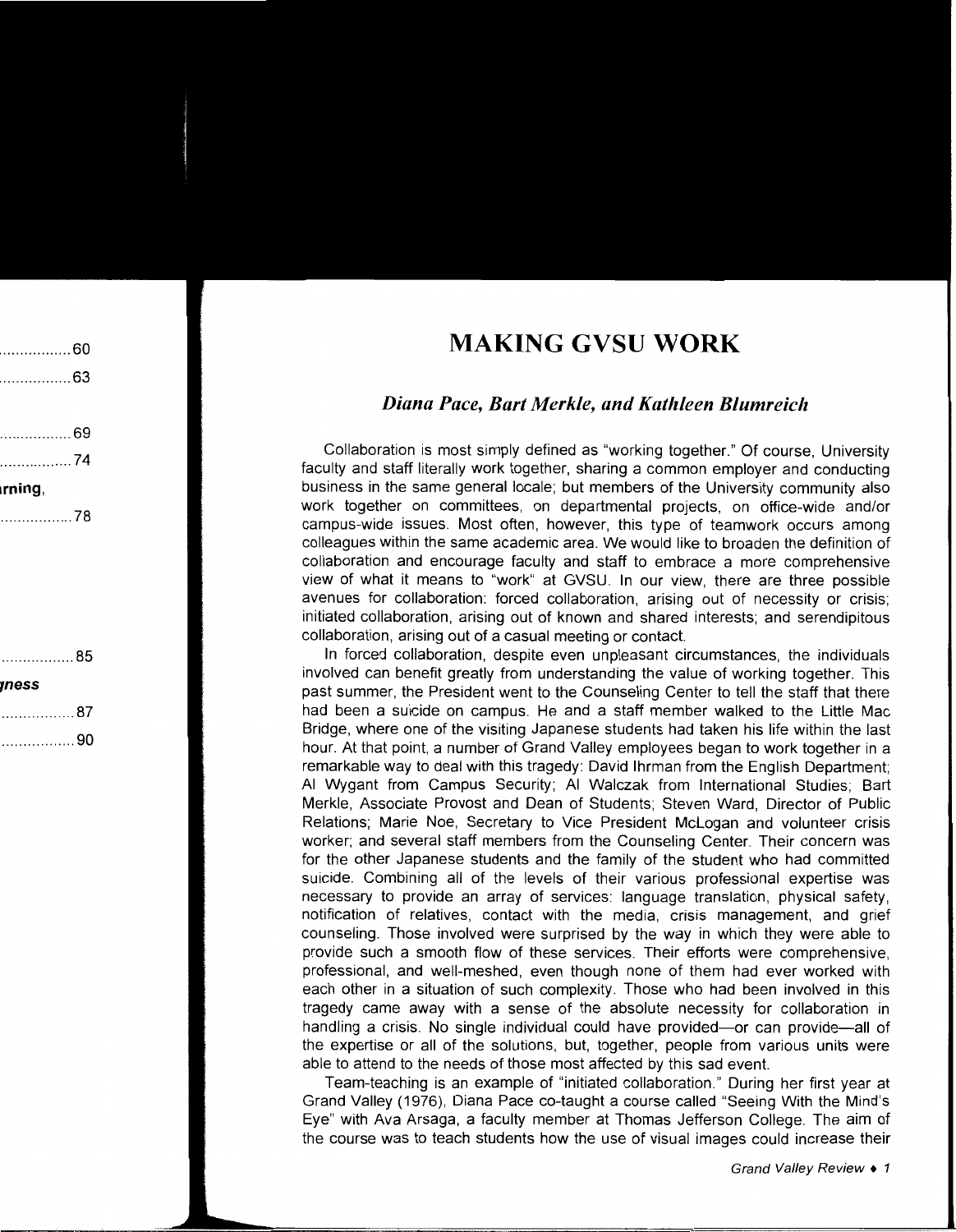ability to problem solve, recall information, and think more creatively. Ava had a background in education and a specialty in teaching skills, and was quite knowledgeable in the applied use of cognitive imagery. On the other hand, Diana knew much more about the research, since she had just completed a dissertation on the topic. Ava would lecture and teach the experiential learning part of the class, and Diana would describe the psychological research on imagery. The students basically got "two for the price of one," and the two teachers benefited from sharing their knowledge.

"Serendipitous collaboration" may be the most enjoyable kind of collaboration, since it is spontaneous and often originates in social situations among friends. A few years ago, a faculty member from the English Department and two psychologists in the Counseling Center met for a social lunch in the Oak Room. The conversation led to a discussion about personal writing assignments. The English professor shared her concern about giving students writing assignments that required reporting personal experiences and wondered about the ethics of such assignments. The psychologists indicated that they often saw students who reported troubling emotions resulting from what they perceived as the intrusive nature of autobiographical or personal narratives. As the three talked further over lunch, each was struck by new realizations that came from sharing their different perspectives. They decided that day to write an article on the topic. Several months later, the piece was printed (Swartzlander, Pace, Stamler, 1993), and the authors have since received a number of calls and requests from faculty at other colleges and universities to quote the essay or to use it in workshops for faculty.

Another example of a serendipitous collaboration occurred during the winter semester of 1995. Don Williams from Sociology, Thom Jeavons from Public Administration and the Philanthropy Center, Jay Cooper from Student Life, and Bart Merkle from the Dean of Students Office were chatting about the concept of "service learning" over a cup of coffee at Afterwards. The conversation proceeded from service learning as a pedagogical issue to the much broader question, "What is good teaching and how does one do it?" What became evident from this conversation was that we don't have a good forum for faculty to talk about their teaching experiences. From this informal coffee house chat emerged the notion of having a conference on teaching. "A Conversation on Teaching," which over three hundred faculty attended last August, was "hatched" as the result of the collaborative thinking, sharing, and efforts of four individuals from very different academic backgrounds.

Collaboration between staff and faculty is always valuable and can be a source of great satisfaction. By combining ideas from different disciplines, an exciting new perspective can emerge. This new way of looking at an issue or problem often, in turn, generates new theories and practices that contribute to both disciplines. So the question arises: Why don't we collaborate more often? First, as university faculty and staff, we tend to work in our own little "cubby holes" and relate primarily to colleagues who do what we do: i.e., teach, counsel, conduct research, or administrate. Because both the Allendale and Grand Rapids campuses are growing, most of us who used to know each other, now may not even know some of the members within our own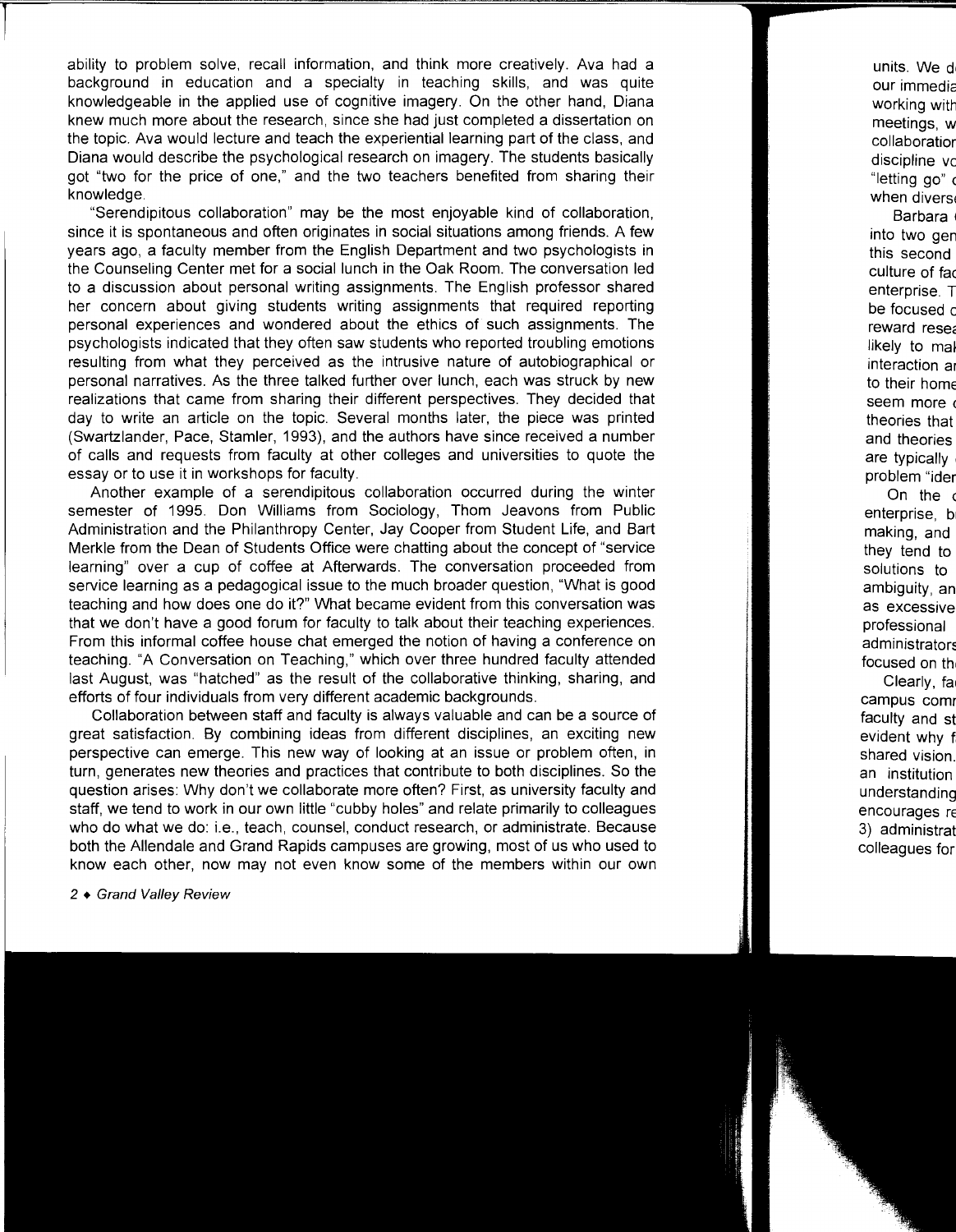units. We don't have many opportunities to spend time working with those outside our immediate area of expertise. Second, collaboration doesn't occur "naturally," and working with a colleague from a different discipline typically involves having to set up meetings, which is problematic in itself because schedules often conflict. Moreover, collaboration sometimes means combining two different fields of interest and discipline vocabularies. Finally, by its very nature, collaboration involves a certain "letting go" of the product. One cannot exercise as much control over the outcome when diverse opinions and areas of expertise are brought together.

Barbara Gray ( 1989) suggests that the impetus for collaboration can be divided into two general categories: resolving conflicts and advancing shared visions. It is this second category that we believe warrants scrutiny, since the orientation and culture of faculty and staff are different. Faculty are the very "heart" of the academic enterprise. They are typically viewed as "authorities" in a discipline, and they tend to be focused on that discipline. Since most institutional promotion and tenure systems reward research and publication activities, it should be no surprise that faculty are likely to make this area of their professional lives a high priority. Consequently, interaction and important relationships are often developed with colleagues external to their home institution, which may, in turn, explain why faculty loyalties sometimes seem more discipline- than institution-oriented. Faculty tend to focus on ideas and theories that they use in their teaching and research. Actually applying these ideas and theories to institutional decision making and actions is not something that they are typically expected (or invited) to do. Hence, faculty gravitate toward the role of problem "identifier" rather than problem "solver."

On the other hand, administrative staff are "supporters" of the academic enterprise, but they are often viewed as "controllers" of the resources, decision making, and institutional actions. They are rewarded for "getting things done," and they tend to function comfortably in teams that identify and implement pragmatic solutions to problems. They are not always comfortable with a great deal of ambiguity, and they sometimes see the faculty propensity to criticize and to analyze as excessive. Staff loyalties tend to center on the institution rather than on their professional area of expertise. However, while some staff members and administrators can see the "big institutional picture," often they are just as narrowly focused on their own area of responsibility as the faculty are on their own discipline.

Clearly, faculty and staff have different orientations and styles of functioning in a campus community. While it is fairly easy to see how conflict or crisis can draw faculty and staff together to collaborate in productive and effective ways, it is also evident why faculty and staff are less likely to collaborate on things that require a shared vision. In our opinion, this latter type of collaboration can occur frequently at an institution only when the following characteristics are present: 1) a clear understanding of what the institutional mission is; 2) a sense of community that encourages respect and honest, ongoing interaction between faculty and staff; and 3) administrative support for and appreciation of collaborative endeavors among colleagues for the betterment of the institution.